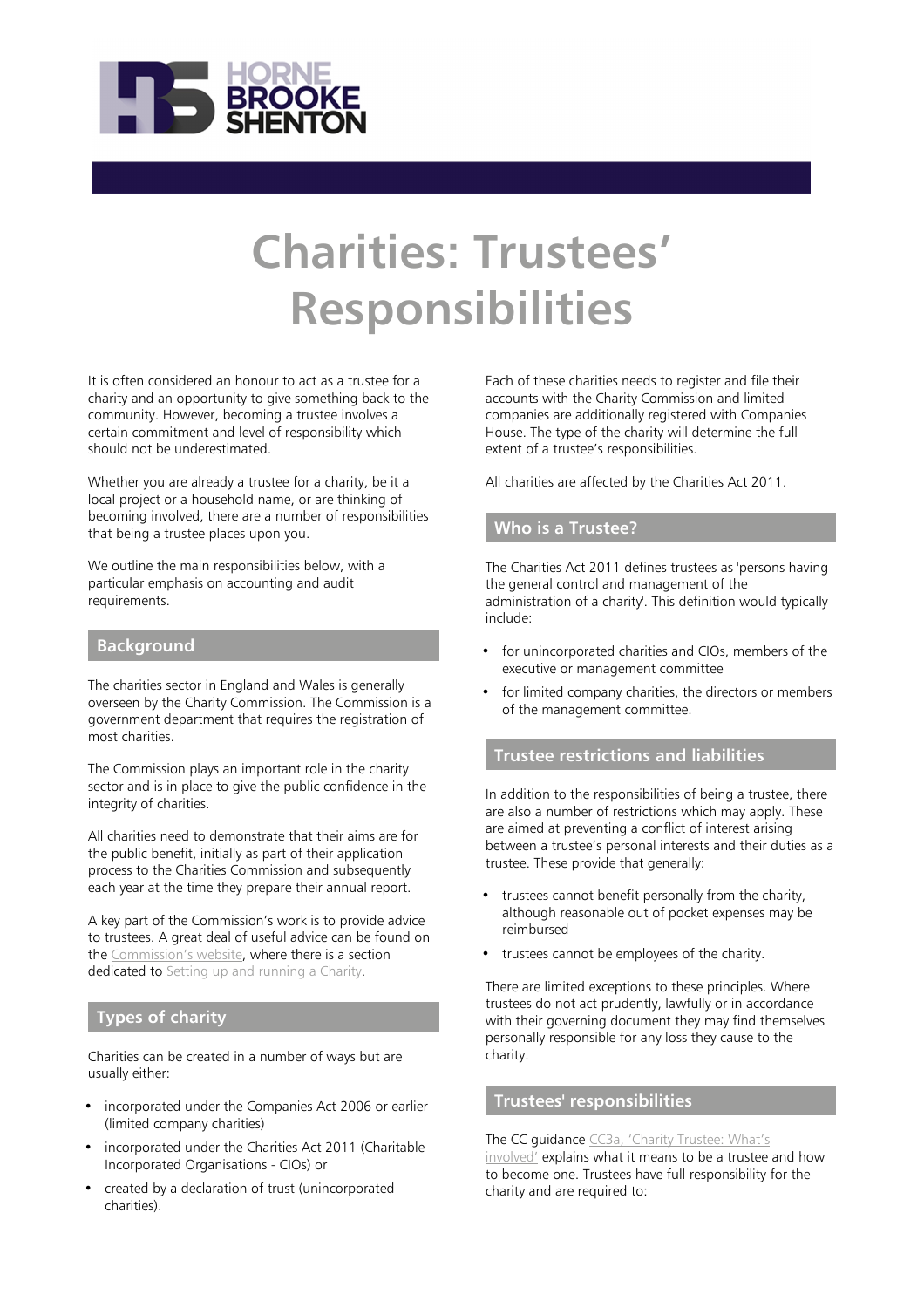- follow the law and the rules in the charity's governing document
- act responsibly and only in the interests of the charity
- use reasonable care and skill and
- make well-informed decisions, taking advice when they need to.

The Charity Commission publication [CC3, 'The essential](https://www.gov.uk/government/publications/the-essential-trustee-what-you-need-to-know-cc3) [trustee: what you need to know'](https://www.gov.uk/government/publications/the-essential-trustee-what-you-need-to-know-cc3) provides more detailed guidance for both new and existing trustees. The guidance sets out trustees' duties and responsibilities under six headings:

- ensure your charity is carrying out its purposes for the public benefit
- comply with your charity's governing document and the law
- act in your charity's best interests
- ensure your charity is accountable
- manage your charity's resources responsibly
- act with reasonable care and skill.

Before you act as a charity trustee you must ensure that you are eligible. There have been recent rule changes regarding trustee disqualification which you need to be aware of.

Trustees are under a legal duty to make sure that their charity's funds are only applied in the furtherance of its charitable objects. They need to be able to demonstrate that this is the case, so they should keep records which are capable of doing this.

# **Fundraising**

The Fundraising Regulator was established to strengthen the system of charity regulation and restore public trust in fundraising. Trustees should be aware of the requirements of the [Code of Fundraising Practice,](https://www.fundraisingregulator.org.uk/code-of-fundraising-practice/code-of-fundraising-practice/) which are many and various.

# **Accounting requirements**

There are particular requirements for most charities to:

- keep full and accurate accounting records (and funds requirements are of particular importance here)
- prepare charity accounts and an annual report
- to ensure an audit or independent examination is carried out
- to submit an annual return, annual report and accounts to the Charity Commission (and, for limited company charities, to Companies House).

The extent to which these requirements have to be met generally depends upon the type of charity and how much income is generated.

#### **Funds requirements**

An important aspect of accounting for charities is the understanding of the different 'funds' that a charity can have. The effective management and control of fundraising is an important trustee responsibility.

Essentially funds represent the income of the charity and there may be restrictions on how certain types of funds raised can be used. For example, a donation may be received only on the understanding that it is to be used for a specified purpose.

It is then the trustees' responsibility to ensure that such 'restricted' funds are used only as intended.

#### **The annual report**

The annual report is often a fairly comprehensive document, as legislation sets out the minimum amount of information that has to be included. The report generally includes:

- a trustees' report (which can double as a directors' report and a strategic report, if required for charitable companies)
- a statement of financial activities for the year
- an income and expenditure account for the year (for some charitable companies)
- a balance sheet
- a statement of cashflows
- notes to the accounts (including accounting policies).

# **Audit requirements**

Whether or not a charity requires an audit will depend mainly upon how much income is received or generated and their year end. The income limit varies according to the type of charity as follows:

- all charities where income exceeds £1,000,000 in a financial year require an audit
- charities (both incorporated and unincorporated) require an independent examination where their income falls between £25,000 and £1,000,000 in their financial year
- where income is over £250,000 the independent examiner must be suitably qualified.

There are other criteria to consider, particularly regarding total assets, and we would be pleased to discuss these in more detail with you.

# **Reporting requirements**

There is a comprehensive framework in place that determines how a charity's accounts should be prepared.

Unincorporated charities with income below £250,000 may prepare receipts and payments accounts.

All other charities must prepare accounts that show a 'true and fair' view. To achieve this the accounts generally need to follow the requirements of the Charities Statement of Recommended Practice (SORP). The SORP can be viewed